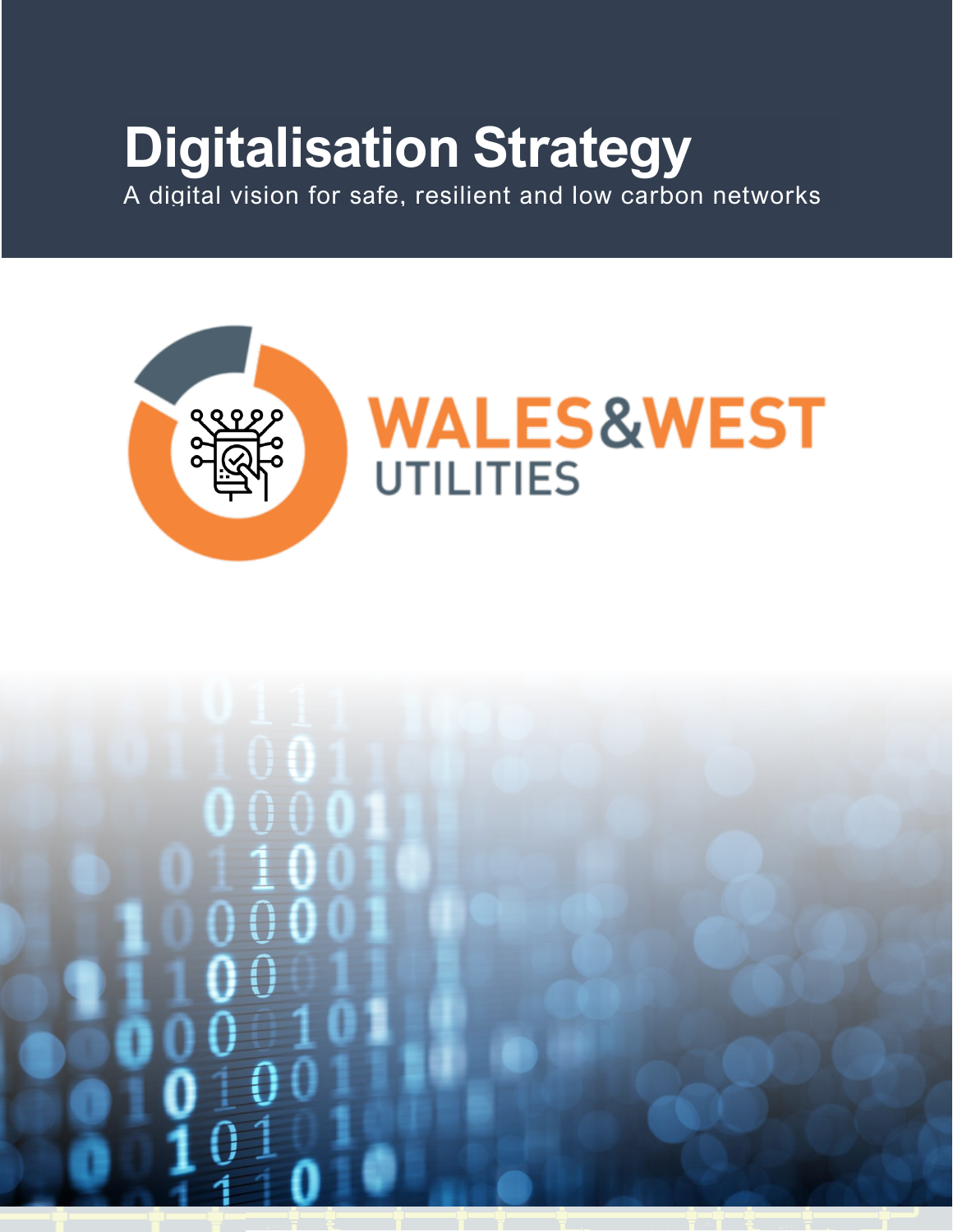# **Foreword**

This is an exciting time for the energy industry as we enter a decade of significant investment and change. We are proud to share our third data digitalisation strategy in support of the transformation of the UK energy network.

Data drives our business. From the investment plan to ensure a safe and reliable gas supply, our continuously improving customer service performance and our transformation to a green energy network of the future, data is at the heart of our decision making.

Our strategy continues to be structured in two parts: making our data digital and sharing our data for the benefit of customers and the wider energy network transformation.

To support these goals, we continue to invest in significant IT projects to overhaul our major systems and make data digital and easily accessible to those who would benefit from it. We have also formed a new data and analytics department for GD2. This brings together analysts and data experts from around our business with the aim of understanding both internal and external stakeholders' data and analysis needs, and ensuring these needs are supported.

In the 15 months since publication of our last strategy we have

- Updated our data triage portal to make data request much easier for our customers
- Led a cross sector project to develop a Whole System CBA tool that has been released for any users and has already been utilised in a number of innovation projects
- Gone live with phase 1 of out IT landscape transformation
- Influenced NUAR to come to our region and signed up to the Welsh Government's Data Map Wales which we are using to share future infrastructure projects with Local Authorities and other utilities
- Shared thousands of datasets to support the transition of the energy network

Details of our achievements in digitalisation can be found throughout this plan. This document also sets out our stakeholder-led delivery plan to achieve further advances in digitalisation in RIIO-GD2. We commit to publishing an update on delivery of our plan on a 6-monthly frequency and a refresh of our strategy every two years. Feedback is critical in shaping our future strategies and we welcome views on the content, timelines and ambition. We look forward to hearing from you.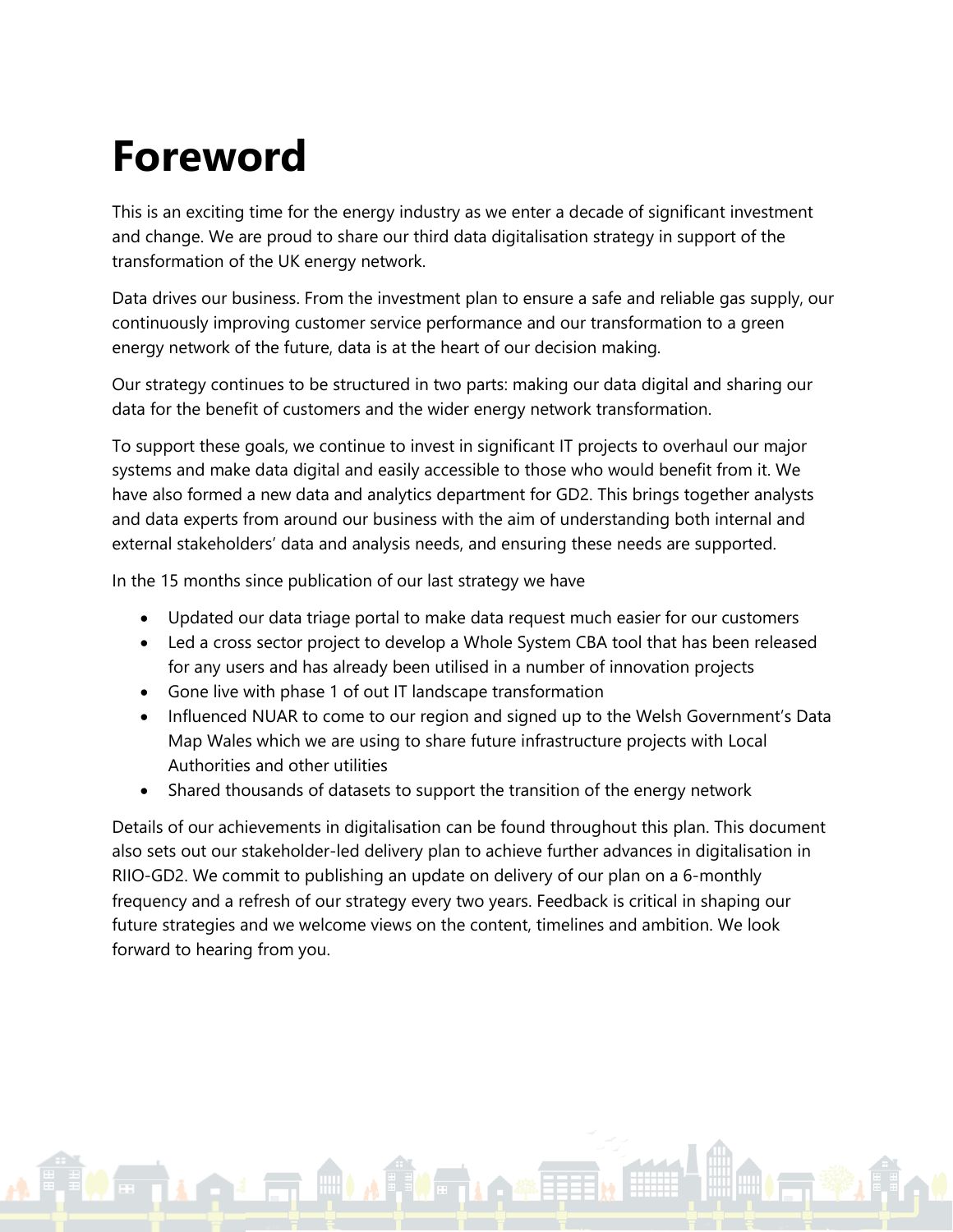## **Contents**

## **OUR GUIDING PRINCIPLES**

**PART 1 – MAKING OUR DATA DIGITAL BACKGROUND OUR DIGITAL TRACK RECORD DIGITAL STRATEGY**

**PART 2 – MAKING OUR DATA AVAILABLE UNDERSTANDING STAKEHOLDER NEEDS DATA TRIAGE DATA SHARING COLLABORATION OUR FUTURE PLANS** 

**GOVERNANCE**

**Appendix 1 - Digitalisation Strategy Action Plan (DSAP)**

**RASH PUAL PUAL PUAL PUAL PROPERTY AND ALL PUAL PROPERTY AND ALL PROPERTY AND ALL PROPERTY AND ALL PROPERTY AND** 

1日 黎 王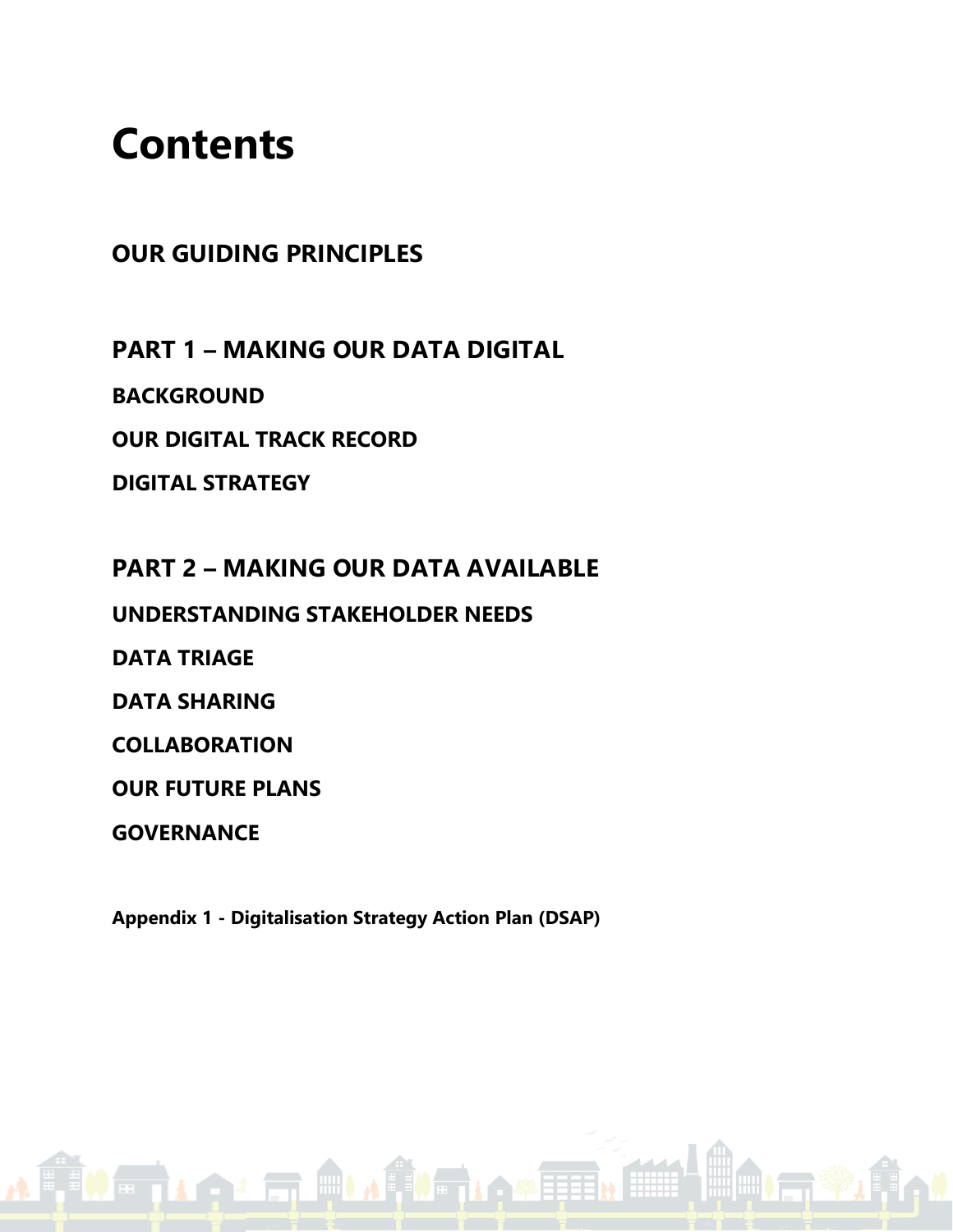### **OUR GUIDING PRINCIPLES**

**Digital technologies are an essential enabler for the move to a low-emission energy system and to meeting the UK Net Zero targets. We are committed to modernising energy data and making this available for the benefit of all, both inside and outside of Wales & West Utilities.**

Our data digitalisation strategy is based on a number of key principles:

- We support the Government's Energy Data Taskforce's recommendations and align ourselves with the Modernising Energy Data programme. In particular we support the two key principles – Principle 1: Digitalisation of the Energy System and Principle 2: Presumed Open.
- We value the importance of consulting with stakeholders to understand what data really supports the UK energy network and the transition to the future energy network.
- We publish data where it has passed the tests of being relevant and/or useful for consumers and stakeholders.
- We make data easily available, governed by a robust triage process
- We always maintain compliance with legislation covering the use of data, in particular the General Data Protection Regulation (GDPR).
- We focus on the completeness, quality and accuracy of data, keeping these under constant review and ensuring fitness for purpose.
- We regularly update stakeholders on delivery of our digitalisation plan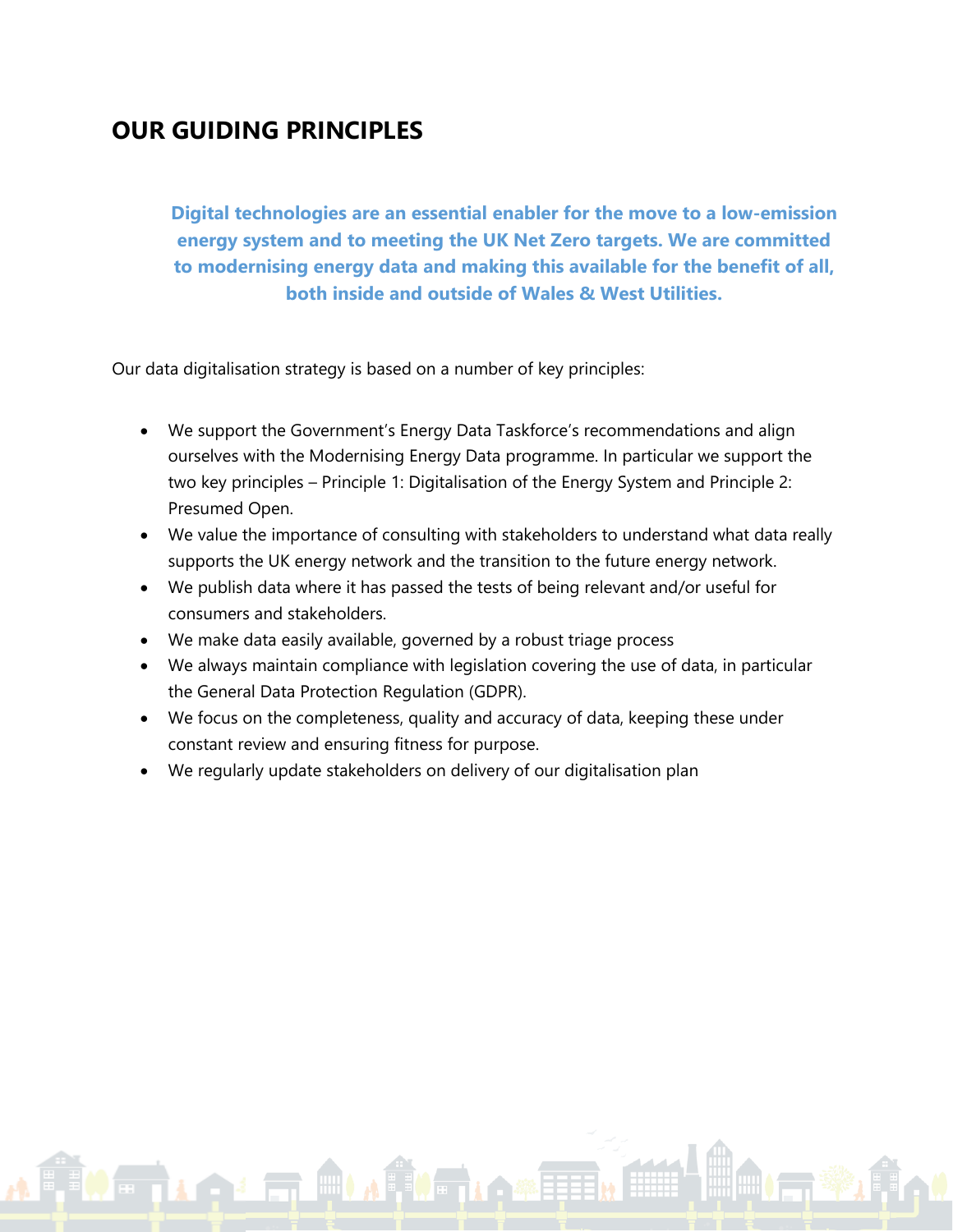## **PART 1 – MAKING OUR DATA DIGITAL**

## **BACKGROUND**

Our primary responsibility as a Gas Distribution Network is to provide a safe and reliable service to our customers. A digital utility reflects the dependency on technology to deliver these duties.

Wales & West Utilities Ltd (WWU) has an ambitious technology strategy that provides the services and protections required to achieve our outputs and deliver value for money. This is achieved through a focus on data quality and accessibility to inform and drive decisions to transform our network to Net Zero.

The pace of technology continues to change rapidly, and this presents both opportunities and challenges to over 2000 colleagues across our business and to the many thousands of external stakeholders with whom we interact. We have invested in foundation platforms to be able to deliver a multi-channel experience for colleagues and partners to optimise usage of our core business functions and an integration strategy that allows us to remain flexible enough to adapt to our stakeholder requirements and to continue to exploit opportunities offered by emerging technology.

WWU is classified as a provider of critical national infrastructure and has a responsibility to UK householders. We must take every step to ensure our systems are safe and to protect our services and data, from interruption or attack. We must achieve high standards of physical and cyber resilience and meet our obligations to new regulations, such as GDPR and Network and Information Systems Regulations (NIS).

We will work to achieve these objectives through innovative use of technology and a security by design principle. This document sets out our digital vision, why it is so important and how it will help achieve our objectives. We will work with our stakeholders to establish the best experience for our customers and to ensure we provide a safe and resilient network.

## **OUR DIGITAL TRACK RECORD**

Since WWU's formation in June 2005, Information Technology has been a key enabler to WWU's strategic business vision. This accelerated during GD1, and our business will leverage more technology services than ever during GD2. WWU were the first Gas Distribution Network to gain independence from what was then National Grid, successfully exiting the 'Front Office Managed Service Agreement' programme.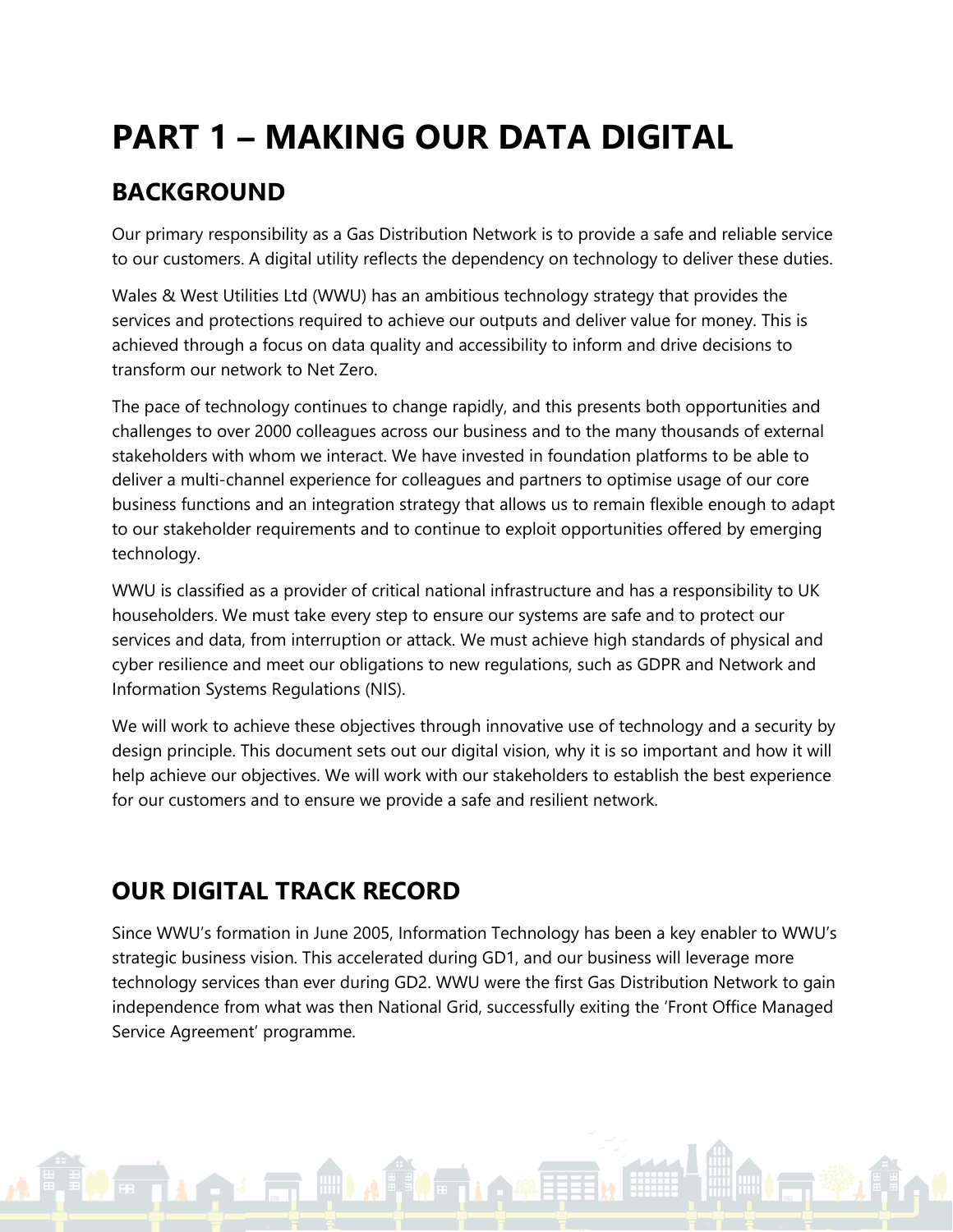So far, we have implemented over 120 significant IT projects, including the award-winning and industry-first online Connection's quotations portal. This was a major step forwards for customer experience when requesting a connection to the gas network.

Other key initiatives delivered to date include:

- a digitised work management solution for our mains replacement programme
- an internet-based system for anyone to access our network data
- more efficient data capture in the field
- automated street works noticing to assist our interactions with councils
- integration with our SCADA control system for fault management

In addition, we've focused on a number of key foundational technology investments including: a digital integration platform and master data management solution. The adoption of a cloud-first strategy and the deployment of Microsoft Azure and Office 365 services has enabled our colleagues to collaborate and share data across our region and industry.

Most recently our investment in integrated digital initiatives for enabling efficient business processes has won us leading place in industry safety exercises e.g., Firm Load Shedding four years in a row; it has also improved our safety record on Driver Risk Assessments and is saving us money on Tracking equipment and plant as our operational teams go about their important work.

#### **We therefore have a strong track record of delivering collaborative Information Technology services**

We have also been carefully planning for the longer term. We recently reviewed our future business capability needs and made key decisions with regards to the direction of our IT investments. Increasing customer and workforce expectations of engaging in a digital world, the need to enable our business to operate more efficiently with agility and to become part of an integrated energy system, led to the decision to invest during GD1 & GD2 in a new modern suite of technology solutions, as a digital foundation that will underpin our enduring business capability.

**We are therefore investing in a technology platform and business transformation to solidify our foundations and improve the way we operate our business processes and manage the data that is critical to our operation.**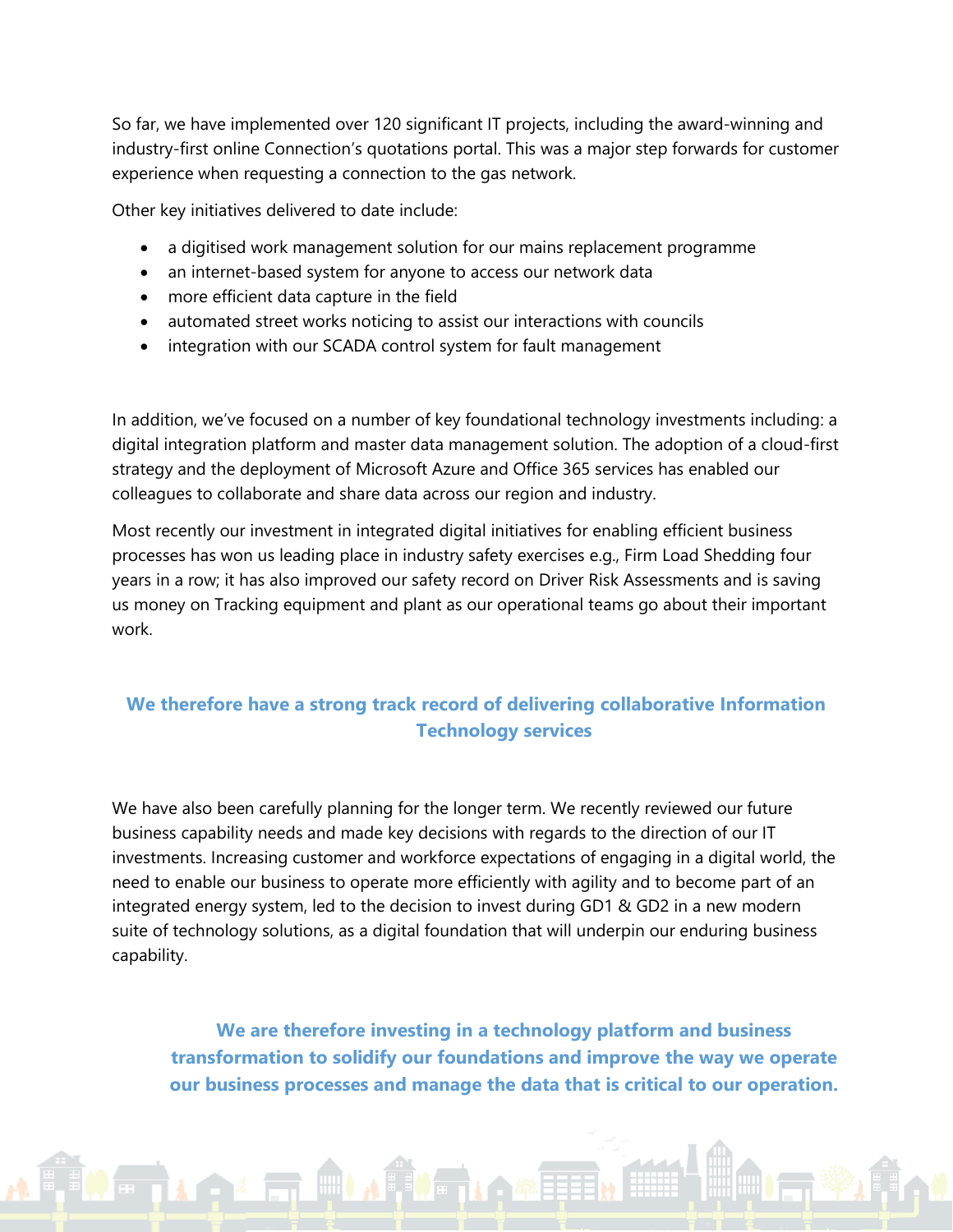Focusing on delivering valued services for our customers, we must become a digital utility. It is not possible to bolt on digitalisation as an afterthought; it is a cultural change to enable efficient interaction and collaboration, facilitating innovation and generating new opportunities founded on accessible and exchangeable data. We will transpose our business processes onto a modern technology platform in order to compete in the digital world.

**We have a forward-looking strategy and plan to make further technology investments over the lifetime of RIIO-GD2, to continually enable our business to: deliver better service, meet sustainability targets and drive innovation and efficiency.**

### **DIGITAL STRATEGY**

The digital utility is a connected environment in which integrated technology enables efficient exchange of information between all areas of our business, our customers and the outside world. Becoming a digital utility requires a



modernisation of technology and a review of the organisational processes. It is as much an approach to re-thinking the business and challenging existing business processes as it is about the technology.

The modern workforce is a generation of technology consumers born into an already-digital world, their expectation is to be able to operate at work in the same way they manage their personal lives, managing finances with online banking, communicating with colleagues using social media, locating qualified tradespeople for maintenance jobs, ordering goods for fast delivery and organising tasks and events seamlessly.

Our customers also expect a simple and efficient experience when engaging with us, and the modern utility must be able to provide a multi-channel experience to interact with customers in the most appropriate manner, whether it be online, by telephone, email or post.

Lastly, the marketplace in which we operate is changing around us with renewables, distributed generation and smart meters all generating data and integration requirements for real-time management of a connected network. We have led or participated in a number of innovation projects with hybrid boilers and smart systems using data to switch between lowest carbon and lowest cost fuel sources. A digital approach to integrating all of these technologies into an efficient customer experience is the challenge of 'The Digital Utility'.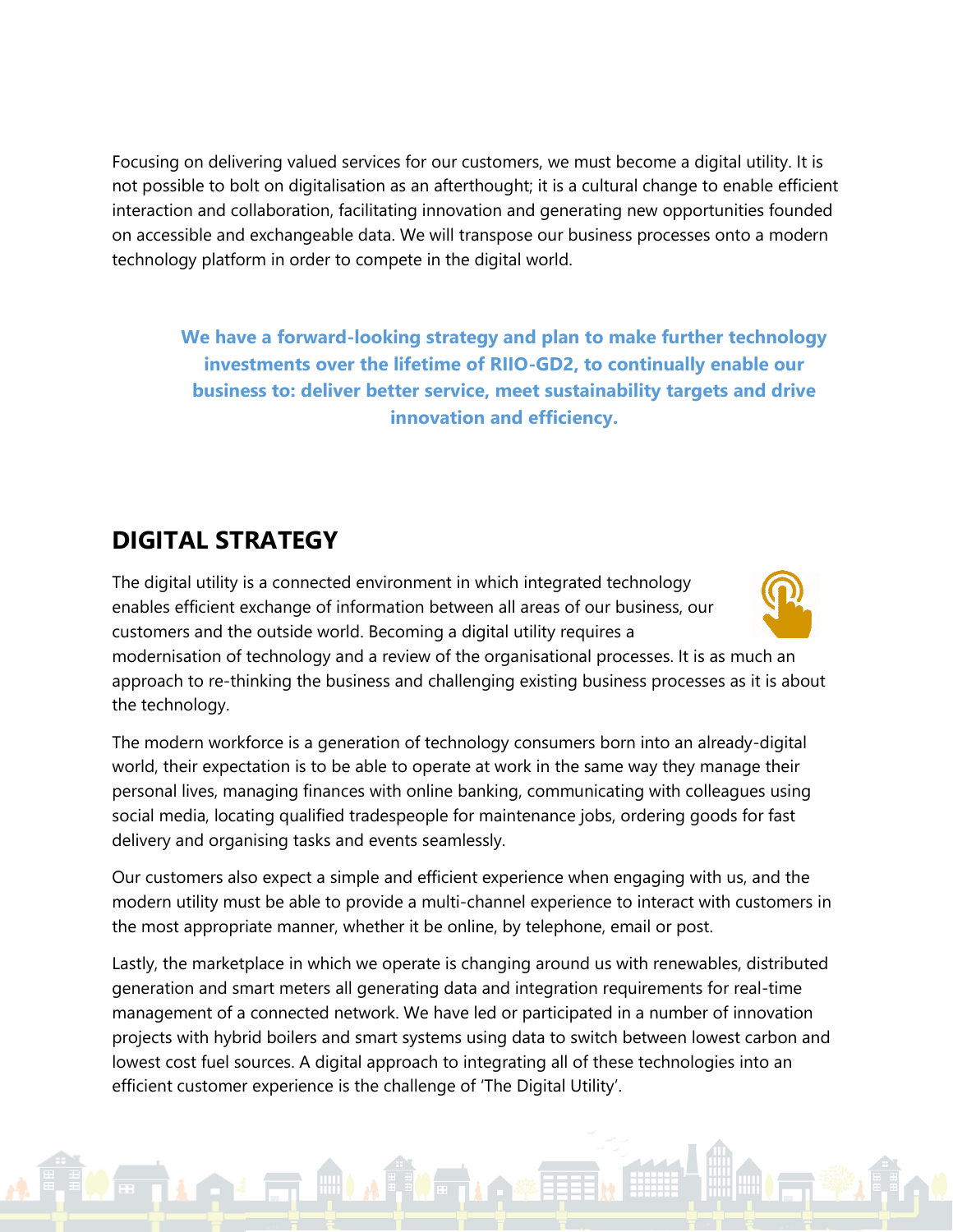#### **PLATFORM APPROACH**

The technology platforms that WWU has invested in, lay the foundations for delivering this connected world and enabling effective exchange of information across our organisation, partners and most importantly our customers. Our transformation programme will harness their capability to bring together people, information, and processes in the best possible experience for our workforce and customers.

- Core business processes are standardised to leverage the best practice of industry leading solutions.
- Spatial data provides powerful insight into where we can operate most effectively.
- Cloud services let us build scalable and reliable solutions on demand without large capital investments.
- Digital solutions let us develop unique services to match the demands of our business.



*Figure 1: Technological platform*

#### **CONNECTED WORLD**

Our workforce is at the heart of our day-to-day operations business, but they can only operate on information provided by our systems. Our control systems, pressure management systems, work scheduling and customer interactions all generate volumes of data that must be collected, analysed and used to generate actionable insight on, in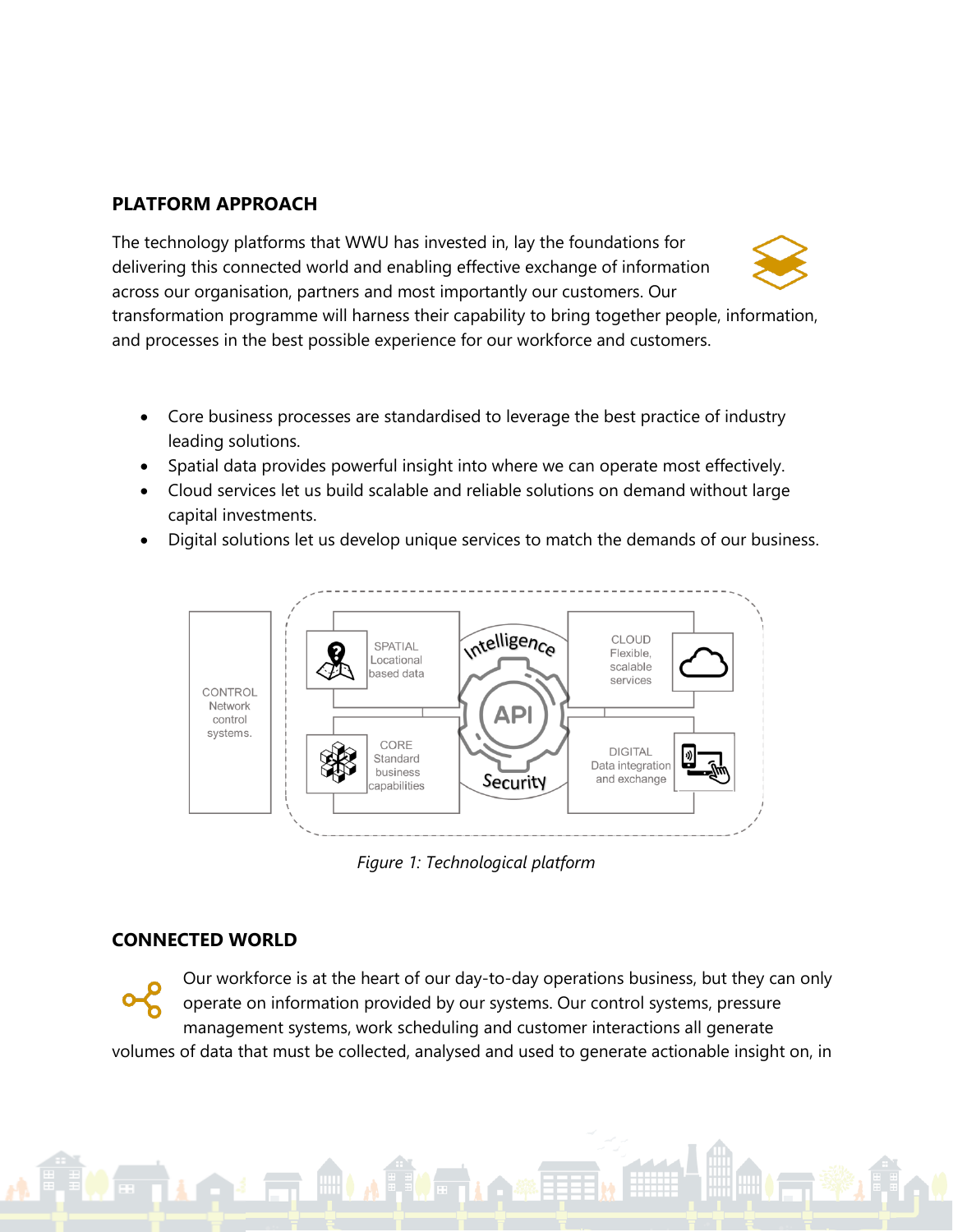real time. Integration of these data sources is key to our future success and we are leading with an Application Programming Interface (API)-driven architecture.



*Figure 2: API architecture*

The utility of the future will be connected digitally to more and more sources of data. From environmental sensors, vehicles, smart meters and body cameras the list is growing every day. We have built adaptive and flexible platforms with the capability to integrate the information from these new technologies into operations to enable digital outcomes.

Innovative solutions for national emergencies, equipment tracking, safety briefings and firm load shedding have all been developed on our digital foundation platform producing industryleading results. Initiatives for sharing data with partners, online multi-channel interaction with our customers and more tailored experiences for our field-based workforce, are all part of our digital future.

#### **CLOUD ADOPTION**

Cloud services will become the de-facto location to host reliable solutions. Both scalable and reliable, WWU will become a cloud first business. In previous business plan cycles we have invested heavily in virtualisation of on-premise infrastructure. Whilst this has provided cost effective resilience, the move to cloud offered a considerable improvement whilst also adding agility.

Our previous virtualisation strategy stood us in good stead for a migration to cloud, but we did not simply take over our legacy applications as they are today. We are transforming our applications and infrastructure to develop the next generation of our systems, in the cloud and digital ready. When complete, we will retire our existing data centres, migrating only the remaining applications that are necessary.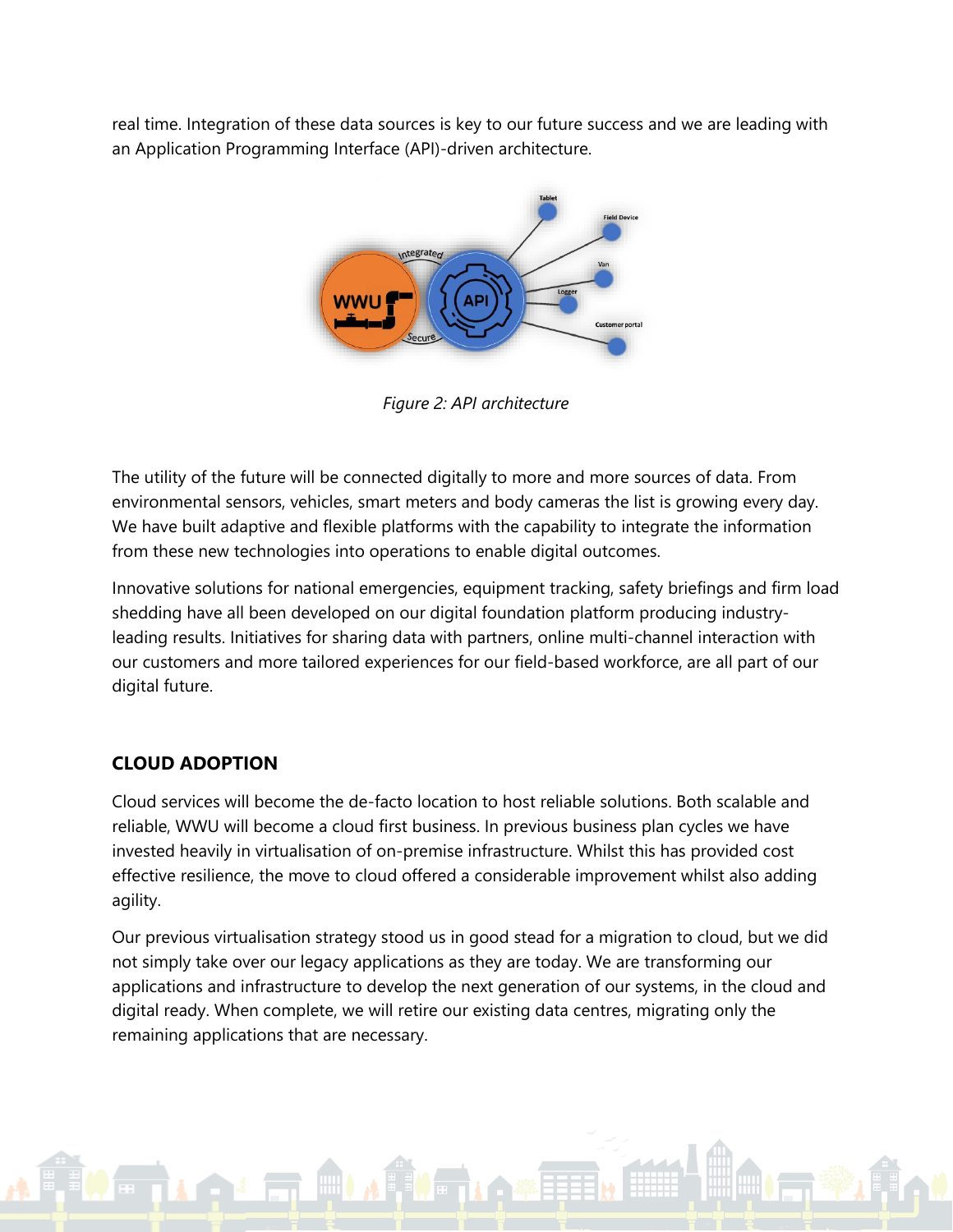The agility and flexibility of Cloud also enables us to collaborate and share data more easily than ever before. Our standardised technology platforms and data structures will allow us to publish data in a format that is easy to understand, consume and act upon, from operational capacity to emergency workloads.

#### **DATA SECURITY**

To operate in an open and sharing marketplace, we must secure our business against the variety of evolving threats we will face. With the advent of new technologies, cloud services and mobile working, the traditional security boundary of an organisation is less clear than ever before. As distributed



generation introduces new entry points into our network from sites we don't control or own, the physical boundary is also changing.

Traditional corporate IT security models rely on the fact that IT own the applications, network, and all the devices, and so protect the boundary with perimeter firewalls to control what comes in and out. This is only appropriate for legacy systems within a data centre and the threat we face today has changed.

Our digital services of the future will run on both public and private networks, on trusted and untrusted devices, generating data from wholly owned and private sites. We will ensure security of the future is embedded by design, on a zero-trust basis and build inherent security into our thinking at design stage.

A holistic approach to risk, incorporating physical, cyber, organisational and operational, is the best approach to protection for true business resilience.

Regulations such as NIS and GDPR are important drivers of behaviour within organisations but need resourcing to operate effectively. We will look to establish in-house resources for retained knowledge and rapid response.

People & Mobility – flexibility in location and working hours will see a more transient workforce connecting from devices we don't own and locations we don't trust and will overall be harder to protect. Security by design in the technology we deploy and inherent protection within applications will be paramount.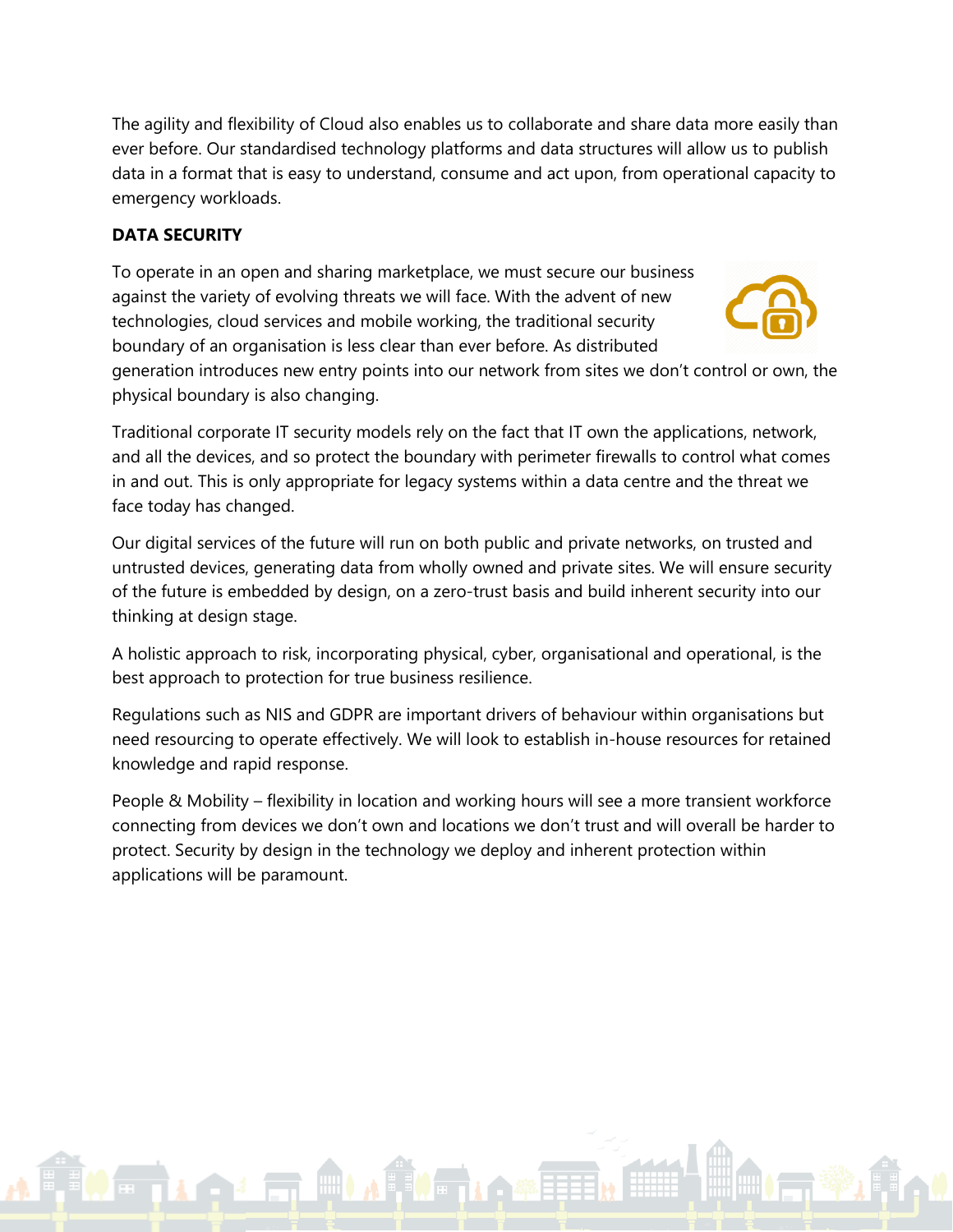## **PART 2 – MAKING OUR DATA AVAILABLE**

### **UNDERSTANDING STAKEHOLDER NEEDS AND DELIVERING THROUGH COLLABORATION**

We consult extensively with stakeholders to understand the data and information that could make a difference for them. This has resulted in us sharing openly, and at no cost, many big data sets and modelling tools. Several examples are: our Pathfinder model - to help move the industry to Net Zero, our asset data - to those working in the vicinity or those who wish to connect, and our priority service register - to ensure those in need get support. We will continue to focus on understanding what is of most value to our stakeholders.



We have put significant effort into identifying key stakeholders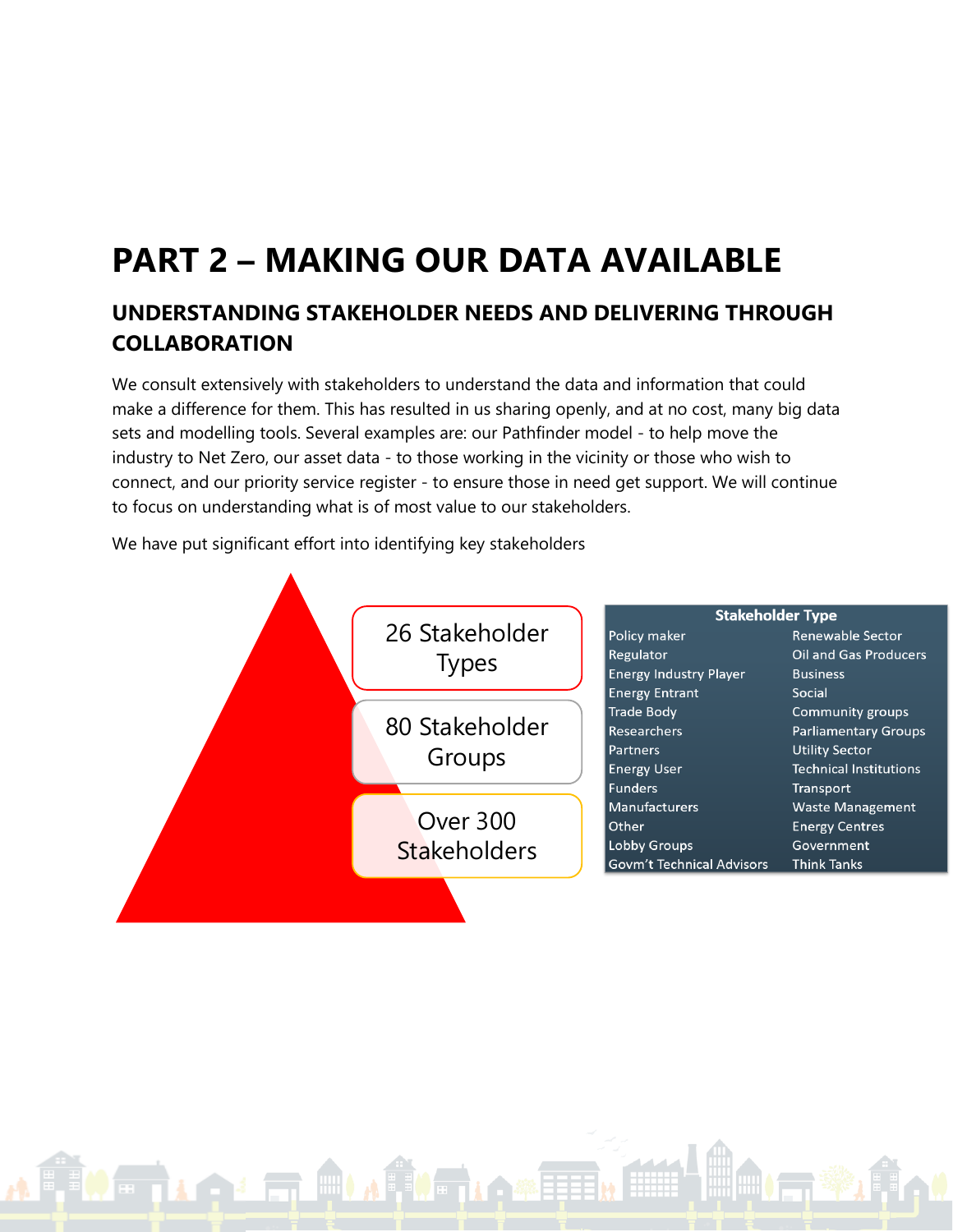The wheel below is an illustration of our stakeholders and their relationships with each other and the themes they cover:



Whilst we implement structured engagement plans, we are also aware our people make many contacts on a daily basis with many stakeholders. In the summer of 2020, we carried out an internal survey to collate the contacts made relating to data, the data shared as a result and any requests for data we were unable to action. We will complete this exercise annually to inform our data sharing plan.

We see huge value in collaboration in innovative projects as a method to truly dig deeply into data required to move the future of energy transformation forward in a practical way. This turns the theoretical view on data needed into a very practical requirement for data.

By example, a 2021 project entitled 'EPIC', a collaboration with WPD, WWU and Regen has provided great insight into data that is needed to enable informed decisions. The project included a whole system CBA analysis and revealed the extent and breadth of data required for

ALLA THE MAIL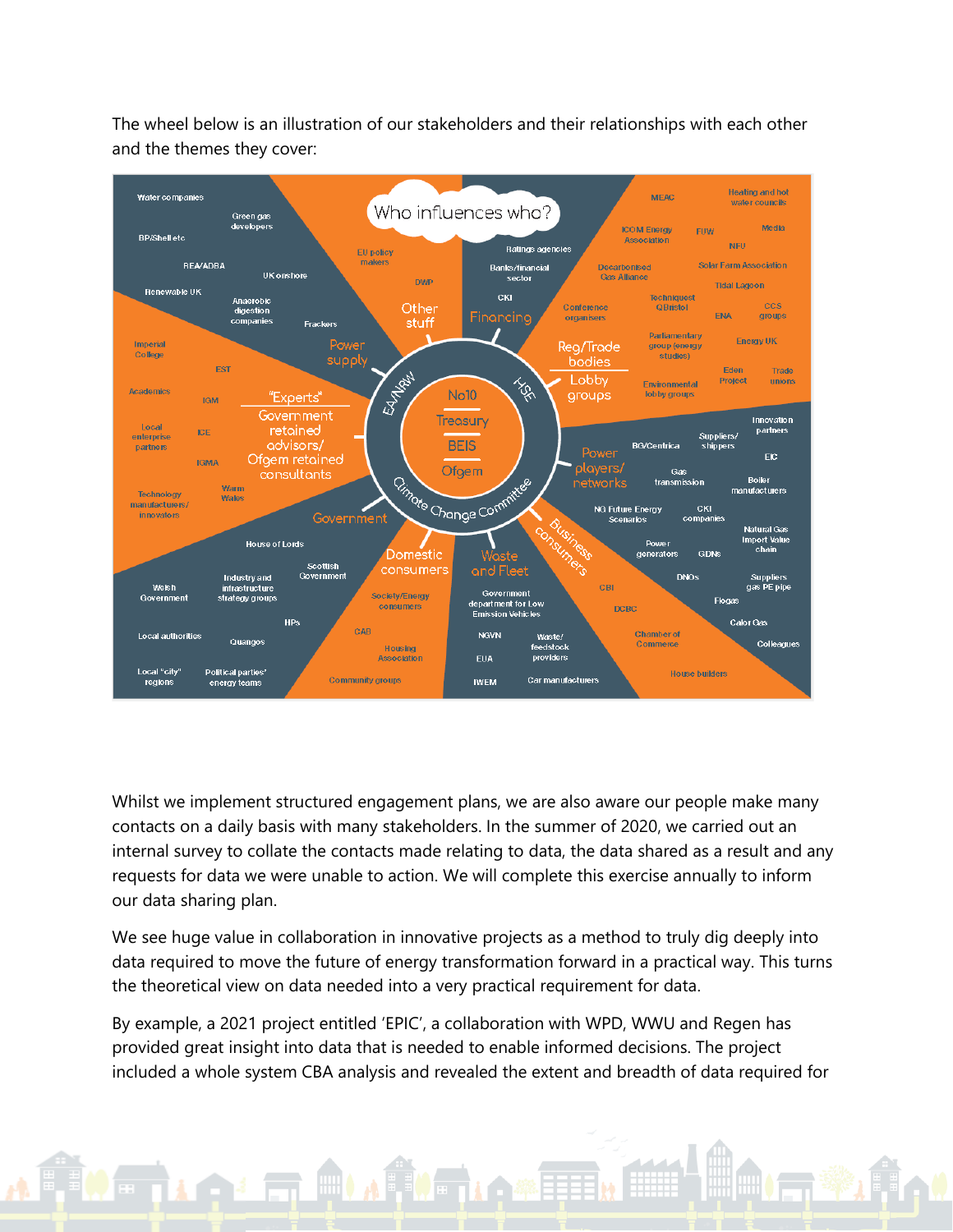this analysis. It has given us a direction in data collection and sharing to support future whole system CBA decisions.

In the plan for this year is a project with at least 8 Local Authorities and external groups centred around a simplified version of our Pathfinder tool. One of the key aims of this project is to share the tool and understand the data needed to support the Local Authorities in carrying out future energy pathways analysis.

We will continue to engage and collaborate in projects of this nature as we see this as providing very rich insight into future data needs compared to simple surveys and engagement that can result in more theoretical conclusions.

This combination of formal engagement plans and events, day to day contacts and collaborative projects has given us an excellent understanding of the types of data and specific data sets that could add value.

To make sense of the feedback we've collated, and for the benefit of future communications with stakeholders, we have grouped our data digitalisation into 4 key themes that align with our GD2 Business Plan. The following table shows the themes and the key analysis tools, data types and datasets our stakeholders have expressed an interest in having available to them. We are focused on improving the quality, availability and accessibility of these; a key commitment from WWU.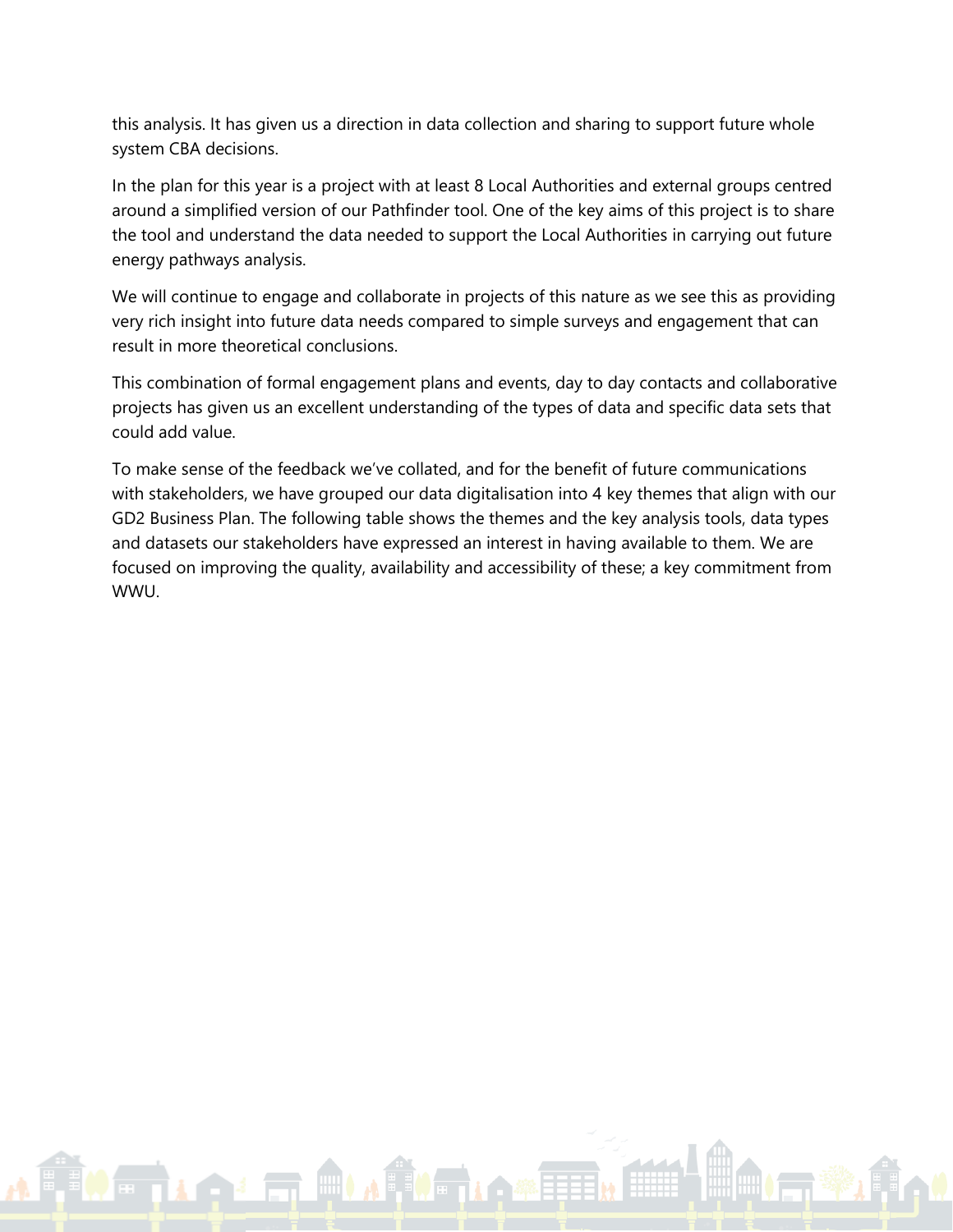| <b>Meeting The Needs Of</b><br><b>Consumers And Network</b><br><b>Users</b>                                                          | <b>Delivering Value For</b><br><b>Money</b>                                                                            | <b>Delivering An</b><br><b>Environmentally</b><br><b>Sustainable Network</b>                                                      | <b>Maintaining A Safe And</b><br><b>Resilient Network</b>                                                                        |
|--------------------------------------------------------------------------------------------------------------------------------------|------------------------------------------------------------------------------------------------------------------------|-----------------------------------------------------------------------------------------------------------------------------------|----------------------------------------------------------------------------------------------------------------------------------|
| Vulnerable customer<br>information including<br>demographic data to<br>support our planning on<br>delivering work in a given<br>area | Future demand growth<br>and associated network<br>reinforcement plans                                                  | Our pathfinder tool which<br>uses supply and demand<br>data to support<br>assessment of future<br>energy solutions for<br>regions | Forecast planning data                                                                                                           |
| Visibility of our asset<br>investment plans                                                                                          | <b>Regulatory Reporting</b><br>Packs - financial, workload<br>and output data                                          | Data for energy planning<br>e.g., heat and hot water<br>requirements for a given<br>population                                    | Asset location data and<br>analysis showing proximity<br>to buildings. Also, data<br>showing the population of<br>these building |
| Off-gas and fuel poor<br>customers mapping data                                                                                      | Data on customer gas<br>usage and profiles of<br>usage                                                                 | Hybrid heating operation<br>data from our Freedom<br>project                                                                      | Asset capacity data                                                                                                              |
| Balancing data including<br>demand, intake, energy<br>and weather data at LDZ<br>or exit point level.                                | Data on network capacity,<br>shrinkage and interruption                                                                | Hourly demands, intake,<br>use of network storage<br>data                                                                         | TD13 calculator -system to<br>help set system pressures<br>in line with UK standards                                             |
| Information on asset<br>location and connection<br>costs                                                                             | Future asset intervention<br>plans including mains<br>replacement                                                      | Joint electricity and gas<br>mapping data                                                                                         | Long Term Development<br>Statements - forecasts for<br>demand and capacity<br>requirements                                       |
| Data on 'green gas'<br>injection sites                                                                                               | Asset data and required<br>intervention plans and<br>associated costs to<br>transform our network to<br>hydrogen ready | Network emissions -<br>Shrinkage and leakage                                                                                      | Assets situated in private<br>property versus those in<br>public highway and<br>spaces                                           |
| Gas quality information<br>including information<br>relating to calculations of<br>billing CVs                                       |                                                                                                                        | Environmental<br>performance reporting                                                                                            |                                                                                                                                  |

ALLA LA LA TIMAȚULO REFERINTI MARITIO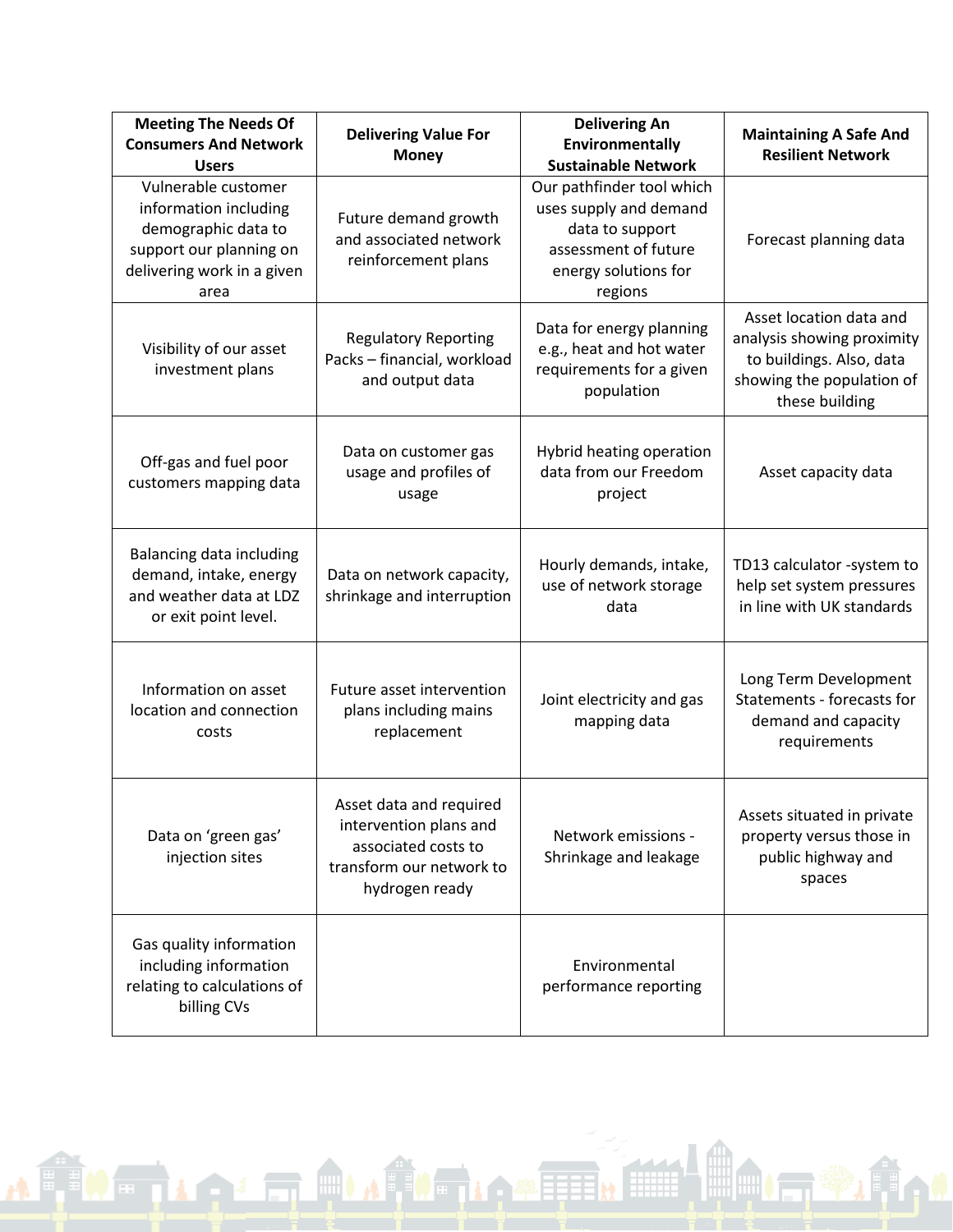## **DATA TRIAGE**

Our data is vital in transforming the energy system and we are committed to making it available to those who will benefit directly or who could derive benefit for the wider UK. Unfortunately, it is also invaluable to those seeking to cause harm. We must balance our responsibility as an operator of critical national infrastructure with the principle of openness and sharing. The recent events in Ukraine have highlighted the importance of the consideration of security when making data open and available. We have listened carefully to CPNI and their advice on data sharing and national security.

Not all data is created equal and the validity for publishing openly must be considered on a case-by-case basis. Privacy, Consumer Impact, security and commercial constraints must all be considered when triaging the opportunity. Data provenance must also be considered. The energy sector has a legacy of assets handed from government and national structures, down to distributed commercial organisations, through a period of technology evolution. For example, whilst modern mapping systems utilise high accuracy Global Positioning Systems (GPS) for recording asset locations, this simply wasn't available when many of the legacy assets were buried in the ground. Whilst we take every precaution when we manage and operate our network, this kind of data shared outside the organisation may not be treated with such consideration.

We need to balance the value of data with the cost and effort to generate and publish the data. To do this we use a simple Boston Square assessment that considers value and effort. The figure below shows our analysis of our stakeholder-requested data and information.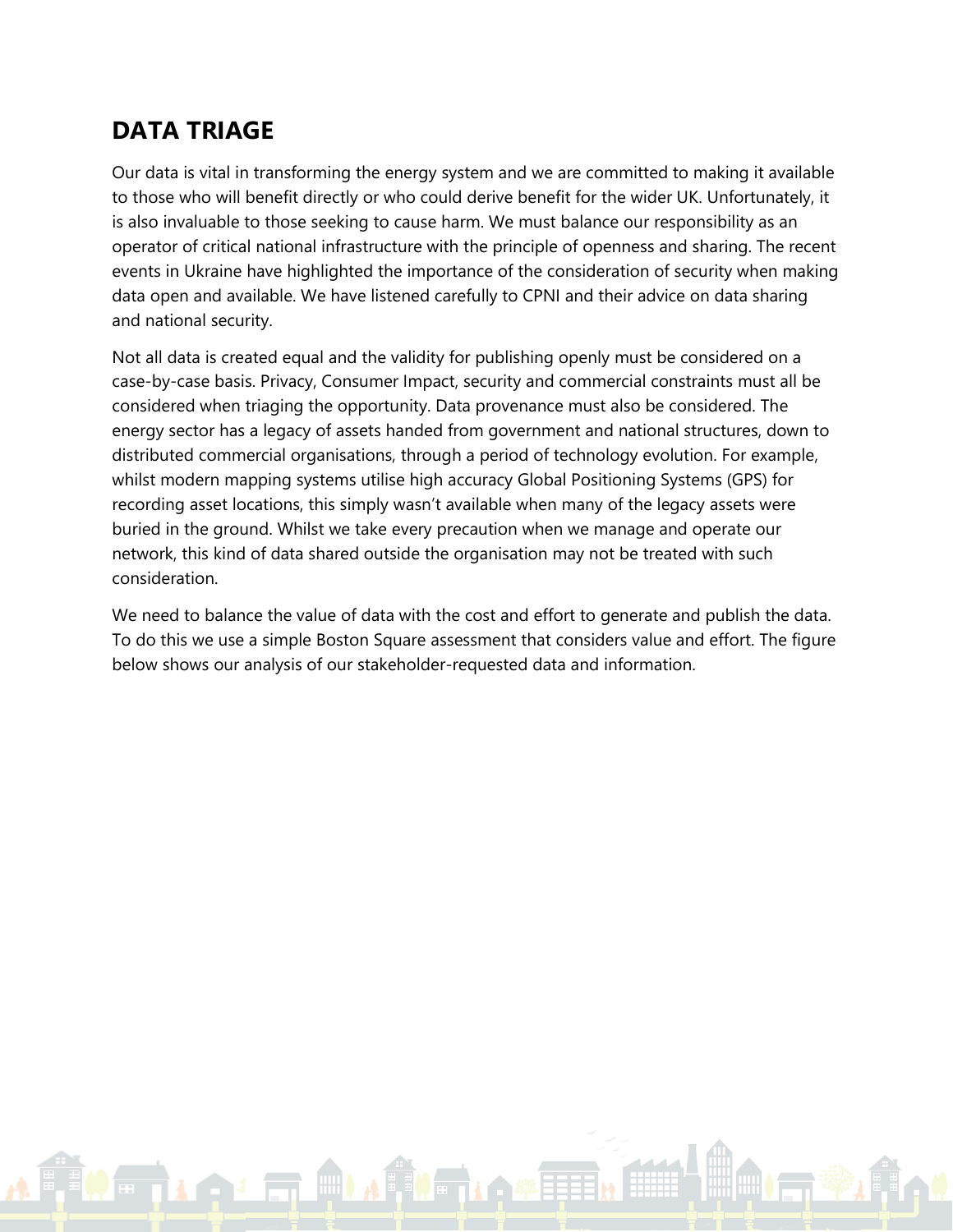

#### Value of the data to stakeholders

The value is assessed based on use cases from feedback from interested parties. The ease of making data available is an assessment that considers:

- Availability and completeness of data
- Challenges of GDPR
- Security and threat

We want to ensure we balance speed of making data available with the value. To this end, we have focused on data sets in the top right quadrant. We are also looking at the high value, high difficulty data sets. As an example, we have managed to map our vulnerable customer database to our mapping system to support the vulnerable in our own planning and operational activities but also with a view to sharing with others who could support those who most need it. We have hit some significant challenges with GDPR in making this data available but due to the high value, we are committed to working through these challenges and this forms part of our DSAP (Digitalisation Strategy Action Plan).

We currently chair the ENA data triage group. We offered to take this role as we see a cross sector triage process as much more valuable and informative than individual company processes. We have set out a future works plan for this group. This includes

- Reviewing of all network triage processes to drive best practise through the industry
- Understanding the nature of requests received with an aim to make as much data as possible easily accessible and prevent the need to go through an application process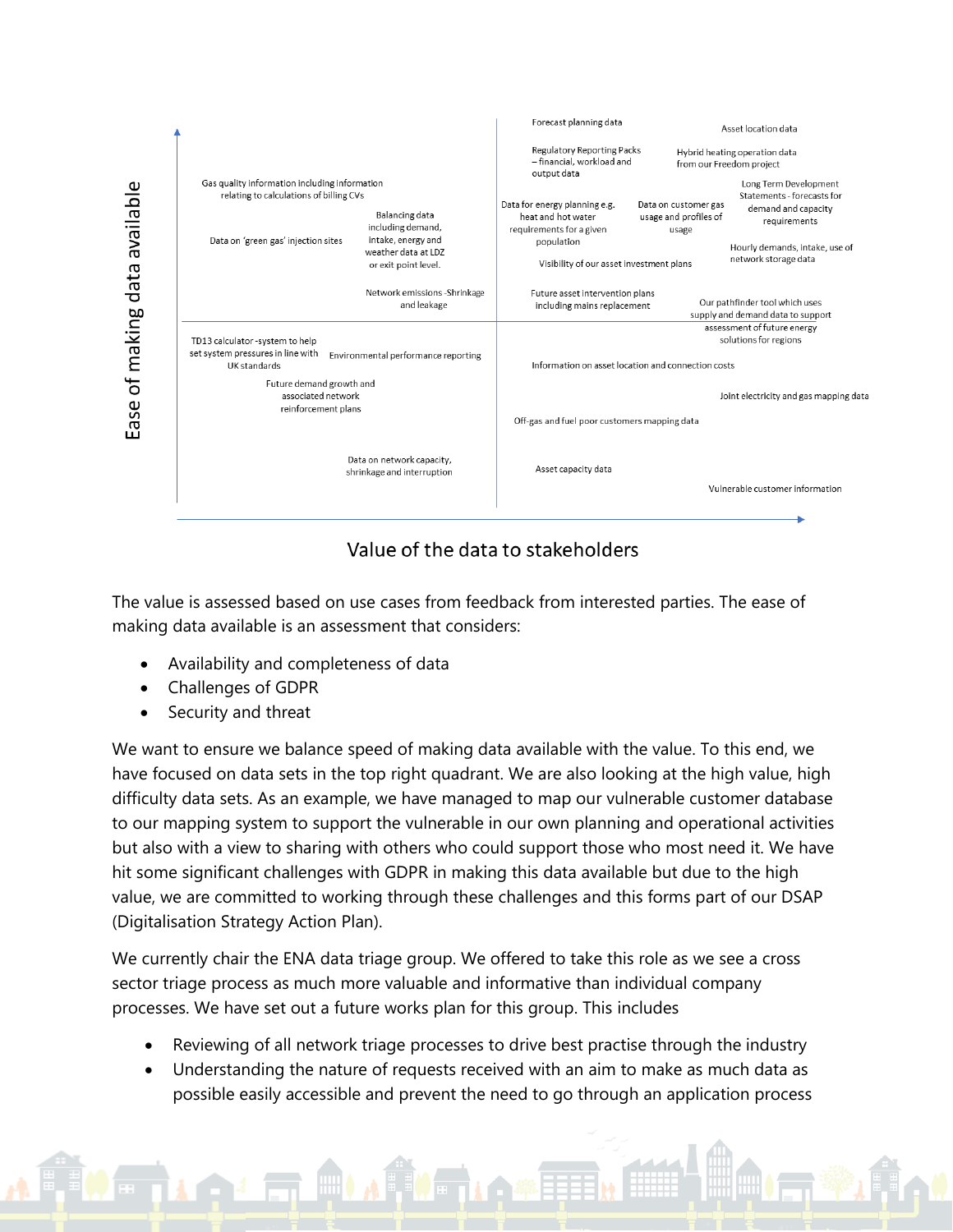- Understanding the demographics of data requestors to inform and improve the industry stakeholder engagement process and ensure we are engaging with all relevant stakeholders
- Promoting engagement across networks to help consistency and quality of response to data requests

We are committed to continually improving our own triage process and applying the learning we get from leading the cross-sector triage group. Once adopted, we will publish details on our website along with our metadata catalogue.

## **DATA SHARING**

This wide range of stakeholder feedback has resulted in us sharing a huge amount of data and information. The sections below give details on data sets currently shared under the 4 themes, and how to access. Our DSAP details future plans to share data not currently available but requested by stakeholders.

#### **Meeting The Needs Of Consumers And Network Users**

- We provide an on-line system for connection quotes so that anyone who requires a gas connection can receive a quote through a simple internet-based process. [Online](https://onlinequote.wwutilities.co.uk/OQAWeb/OQA/Main.aspx)  [Quotation Portal \(wwutilities.co.uk\)](https://onlinequote.wwutilities.co.uk/OQAWeb/OQA/Main.aspx)
- We are undertaking leading work in data sharing agreements, with the aim of aligning the gas, water and electricity sectors into a virtual working common Priority Services Register (PSR) while working towards a single PRS for all utilities.
- **National Grid** provide a portal for all gas network data via their Operational Data Exchange: <http://mip-prod-web.azurewebsites.net/DataItemExplorer/Index> . We supply data for publication on this portal. This database is available to all and provides daily balancing data including demand, supply, temperature and calorific values at LDZ or Exit Point granularity.

#### **Delivering Value For Money**

• We publish our Regulatory Reporting Packs (RRPs) in the public domain. These contain significant detail on money spent, workloads delivered and outputs achieved each year. Wales & West Utilities – [Company Reports \(wwutilities.co.uk\)](https://www.wwutilities.co.uk/about-us/our-company/publications/)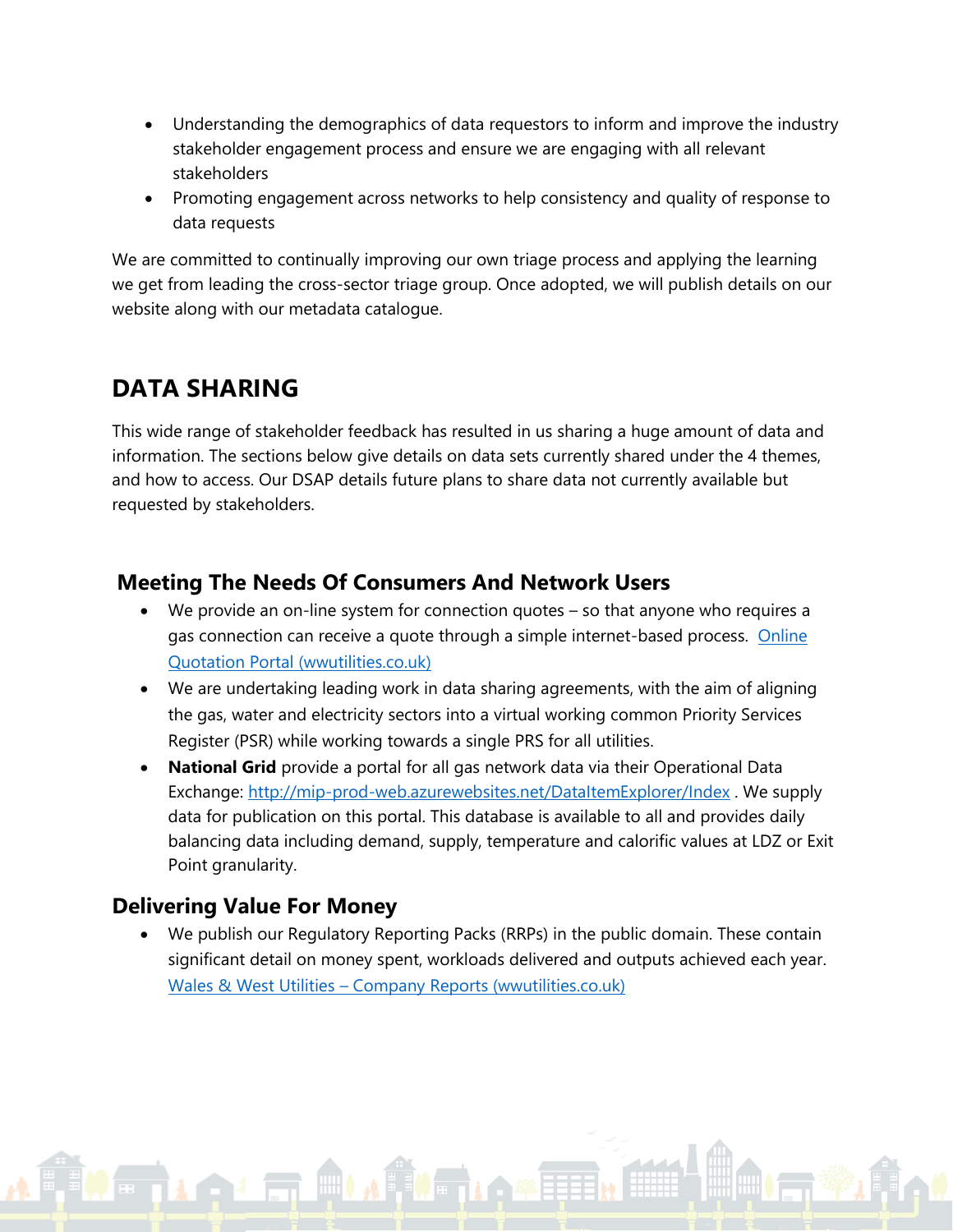#### **Delivering An Environmentally Sustainable Network**

- We issue complete sets of our asset data to key stakeholders such as Independent Gas Transporters (IGTs), green gas producers and other utilities to aid assessment of future energy solutions and connections. This is currently on a request by request basis. We are committed to the UK National Energy Map project and will publish our data openly through this medium in 2021
- We have shared our future of energy modelling tools such as the unique Pathfinder model with interested parties under licence at no cost. This includes Local Authorities, other utilities including GDNs and DNOs, universities and other organisations that can play a role in delivering an energy network that supports net zero. We have ambitious plans set out in our DSAP for sharing Pathfinder and supporting its use further in RIIO-GD2

We publish details and results of Future of Energy Projects both completed and in flight: <https://www.wwutilities.co.uk/about-us/our-company/future-of-energy/> . This allows others to implement the learnings from our research projects in future work

- Prevailing View:<http://mip-prod-web.azurewebsites.net/PrevailingView/Index> This source provides current and projected information on the status of the national gas system balance
- **Gridwatch** this is an external source for electricity balancing hourly data which is available for download**:** <http://www.gridwatch.templar.co.uk/>

#### **Maintaining A Safe And Resilient Network**

- We share asset data readily. Interested parties can log onto an internet-based system and within minutes have access to our mapping data. <https://www.wwutilities.co.uk/services/dial-before-you-dig/our-mapping-service/>
- We publish our long-term development statement to support future planning and resilience of the energy network. Ten-year statement: [https://www.wwutilities.co.uk/media/2844/2018-long-term-development-statement](https://www.wwutilities.co.uk/media/2844/2018-long-term-development-statement-summary.pdf)[summary.pdf](https://www.wwutilities.co.uk/media/2844/2018-long-term-development-statement-summary.pdf)
- We have published our TD13 calculator on our website. This supports gas network operators and our own operatives in calculating safe pressure settings for pressure reduction installations.

Our DSAP provides details on our data and information sharing targets for 2021/22.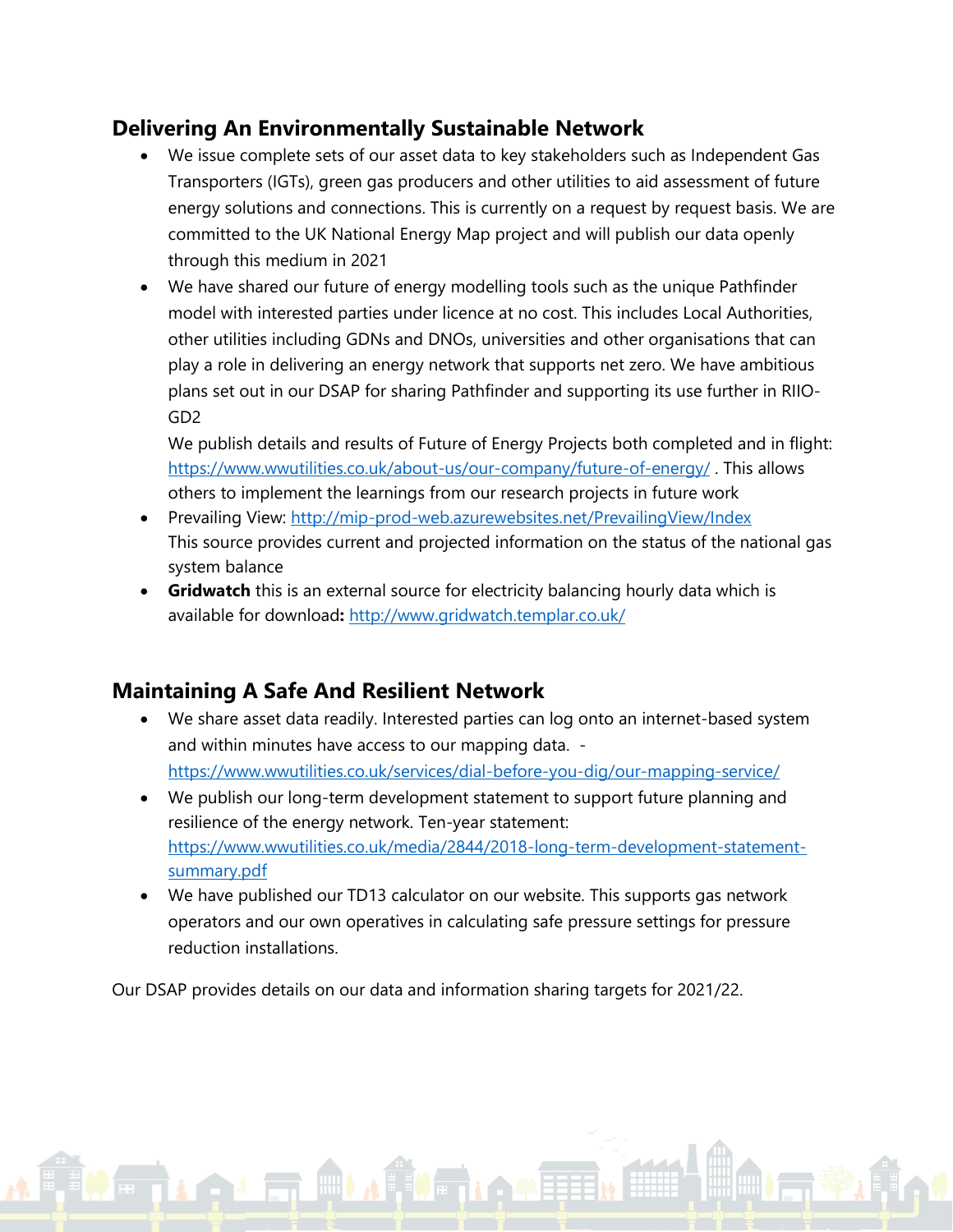## **Collaboration**

We value collaboration and have invested time in building relationships with organisations that can either support us in our digitalisation aims or who benefit from data sharing agreements.

We are an active member of the Energy Networks Association Data Working Group (DWG), to ensure we deliver significant benefits from collaboration across sectors. Our Asset Strategy Manager sits on the subgroup tasked with delivering the common network map. We see this as a real step forward in making data available in a common format that will benefit the transition to the energy network of the future. We are also engaged in the development of the data triage process and plan to adopt this once the work is completed.

We are currently working with Xoserve to get true value from the big data sets they hold on consumers and consumer use. This data is currently used within WWU to drive down the costs of network reinforcement by having up to date consumption data. We are exploring the value of this data to other stakeholders and working through any GDPR issues that could prevent sharing.

Welsh Government have formed an Energy Data in Wales group. This is in its infancy, but we have committed to being an active participant.

We have instigated the formation of and chair a Strategic Infrastructure Steering (SIS) Group with Welsh Water, Transport for Wales, Western Power Distribution, Welsh Government and Local Authorities. The aim is to share investment plans and asset data to ensure collaboration with street works and limit disruption to the public. This has resulted in NUAR coming to Wales as the next area of the UK for their programme. This will offer a one stop service to stakeholders that need to know the location of all utilities in our region to support plant protection and safe delivery of work.

Another outcome of the SIS group is use of the Welsh Government's 'Data Map Wales' tool. We now publish forecast work data onto this platform to help utilities and Local Authorities understand future plans of all and help with collaboration to minimise both costs and disruption to the public.

We work with the other utilities on Priority Services data to ensure we collaboratively support those most in need. Recently, all PSR additions are shared between gas, electricity and water and in RIIO-GD2 we are looking to find ways around GDPR challenges to make this data more freely available for the benefit of those most vulnerable.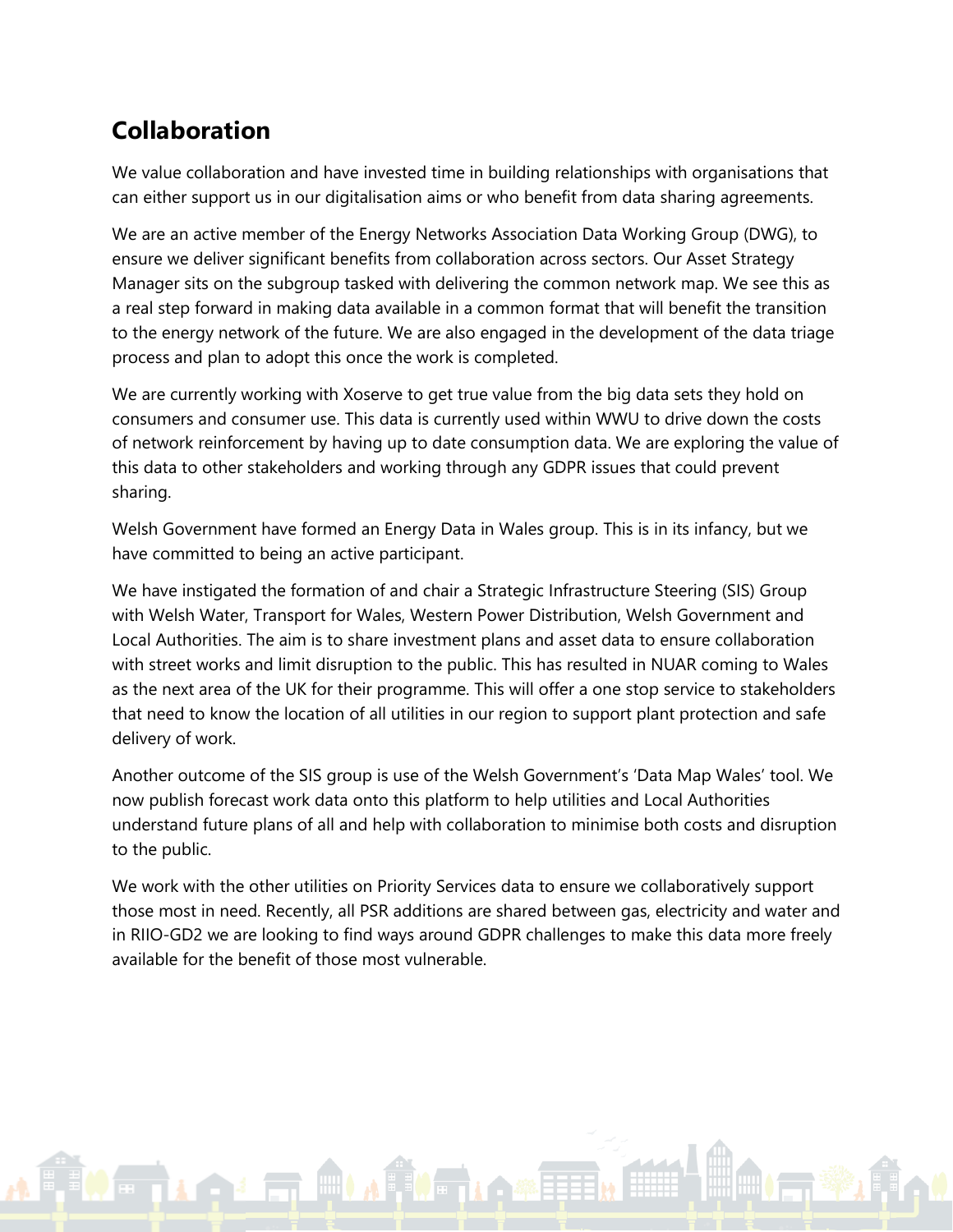## **OUR FUTURE PLANS**

#### **OUR PLAN TO ACHIEVE OUR STRATEGY**

We are signing up to a series of commitments relating to digitalisation. These form the basis for our DSAP

- 1. **Consult on strategy and action plan –** We have listened to our stakeholders, and this updated strategy and plan reflects views received. We will continue to consult on an ongoing basis following publication to inform future strategies and plans.
- **2. Upgrade our core asset repository and finance systems –** we have a project 'Link' to upgrade our SAP system and have our data in digital formats that are readily accessible for use by internal and external stakeholders. This project is 24 months in and will conclude in the final quarter of 2022. This is a key enabler to digitalisation.
- **3. Digitise remaining asset data sets –** The bulk of our asset data is in digital form and we publish this for plant protection and provide full data sets to interested parties with a robust use case. There are a number of asset groups where data is not completely digital, or data sits outside of core systems making analysis difficult in some cases. These are namely service governors, risers on multi occupancy buildings (MOBs) and our cathodic protection (CP) systems
- **4. Internet of Things (IoT) -** With improvements to sensor and communication technologies there are many opportunities to enhance our IoT capabilities and data. We plan to develop and publish a co-ordinated strategy in this area
- **5. Metadata catalogues –** we will publish a metadata catalogue to raise awareness of data we hold and the routes to access or request this data.
- 6. **Pathfinder –** This WWU-developed tool has been hailed as a significant source of data and analytics to inform future energy scenarios and strategies. We have an ambitious plan to share widely in RIIO-GD2
- **7. Priority Services Register –** We share data on vulnerability within the bounds of GDPR. We are looking to improve sharing and develop analytics that help us combine big data sets and allow us to better target the needs of the vulnerable in our region
- **8. National map –** We are supporters of the need for a national map for ease of access for stakeholders to utilities data. Our Asset Strategy Manager sits on the ENA Data Working Group and is an active member of the mapping subgroup. We have provided data for the Proof of Concept in 2021 and plan to be an active participant and user of the production system when finalised
- **9. Central data and analytics team –** we recognise the importance of data both in our day-to-day operations, our future planning and for the transformation of the energy system to achieve net zero. To support this, we have formed a new centralised and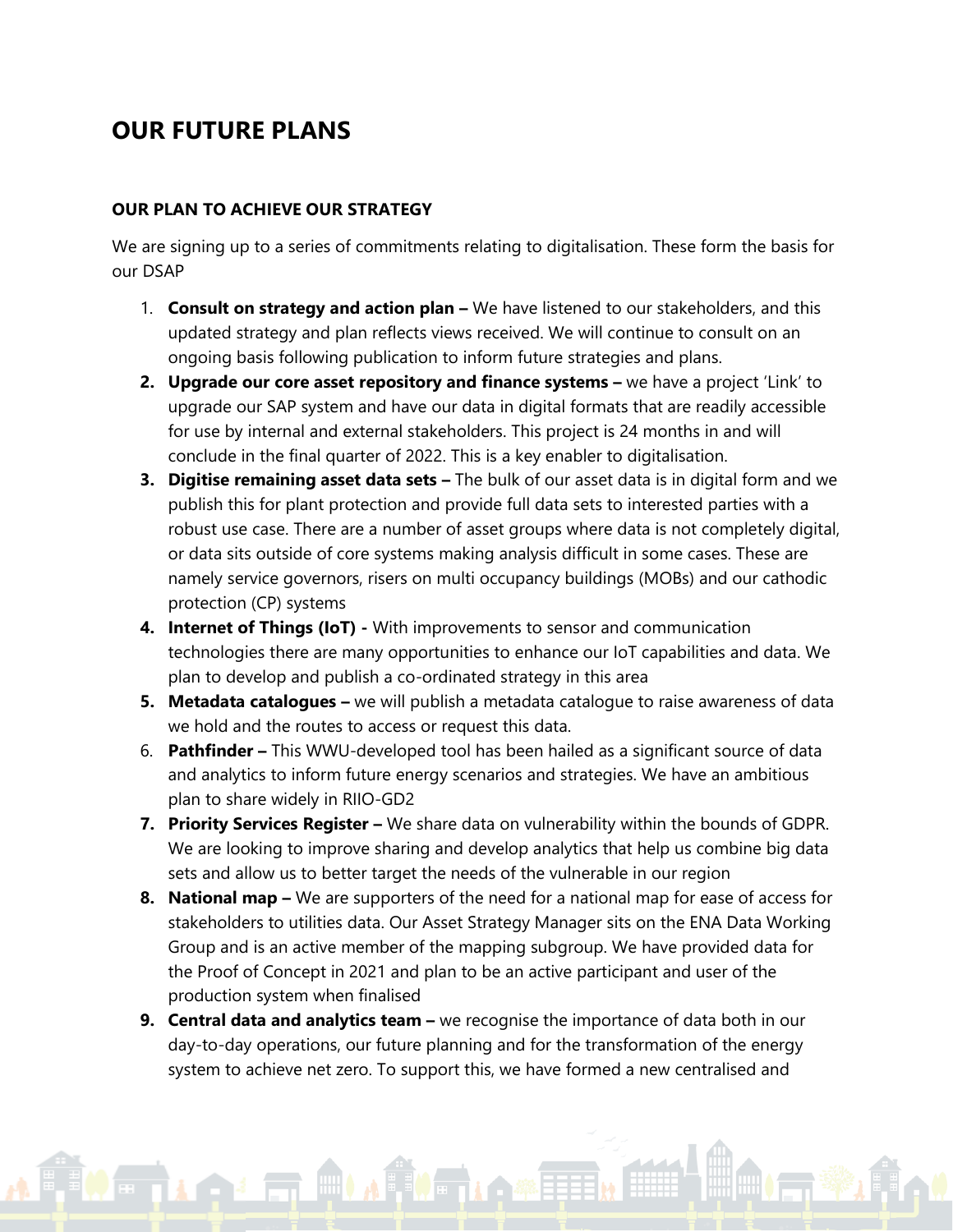specialist data and analytics team within WWU. This team will facilitate all requests for data and manage our data triage process.

10. **Sharing further data sets –** As seen in this document, we share considerable amounts of data and information to interested parties. Our ongoing consultation with stakeholders and our data triage process has informed our plans for data sharing in GD2.

The plan to deliver on our commitments can be found in Appendix 1 -Digitalisation Strategy Action Plan (DSAP)

## **Governance**

This strategy has been reviewed and approved by our Business Operating Committee, comprising of our Chief Executive and his Executive team. The Strategy is owned by our Director of Regulation and Asset Strategy.

The delivery of the strategy and, in particular, the Digitalisation Strategy Action Plan (DSAP) will be tracked through this committee on a monthly basis. The strategy and plan will be updated every two years, based on feedback received.

We would appreciate feedback and suggestions for our strategy and action plan. We see this as a very iterative and fluid process. Any feedback will be gratefully received and can be sent to the mailbox [ian.dunstan@wwutilities.co.uk.](mailto:ian.dunstan@wwutilities.co.uk)